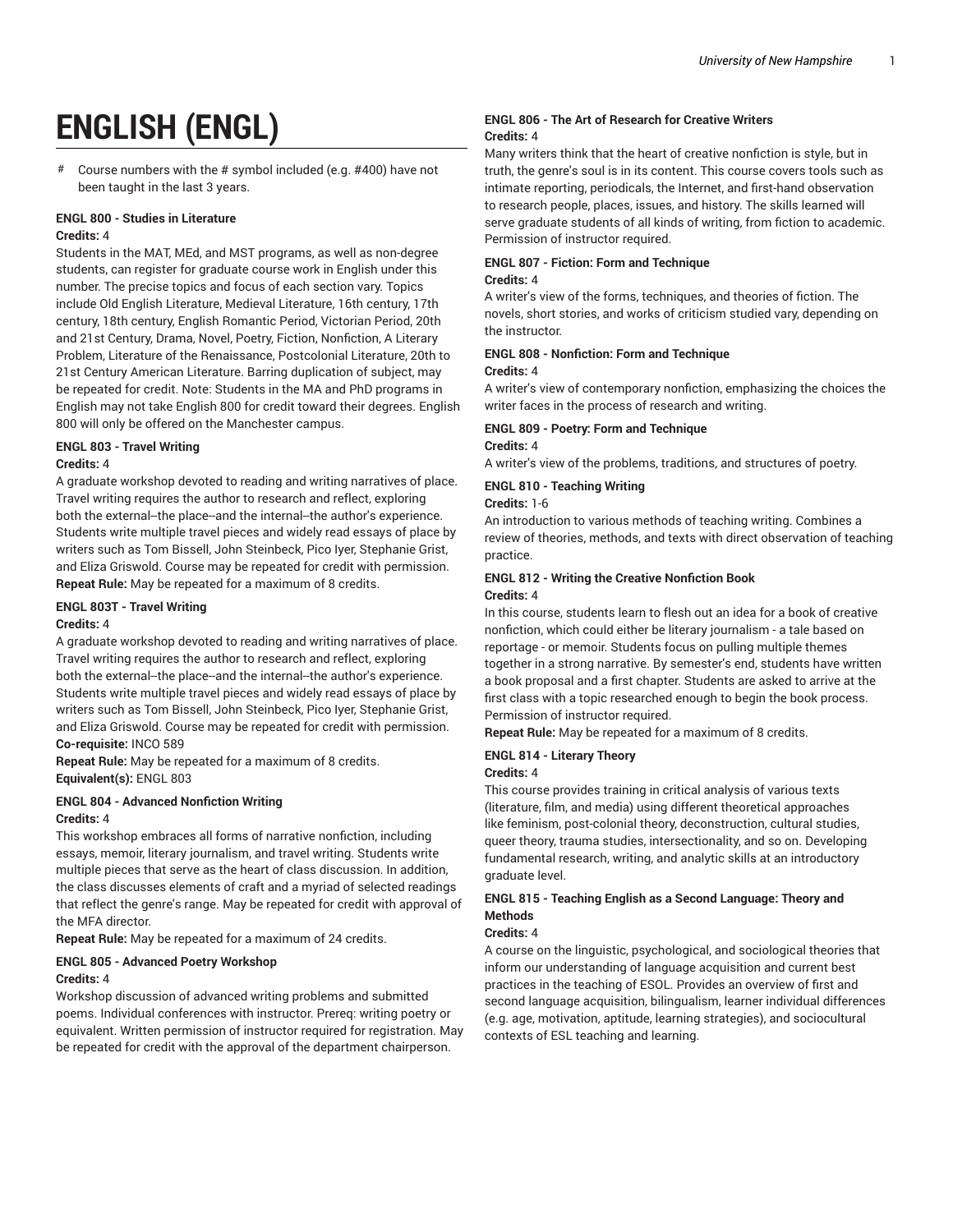## **ENGL 816 - Curriculum, Materials and Assessment in English as a Second Language**

#### **Credits:** 4

A hands-on approach to developing curriculum and course material for teaching English as a Second Language. Students work on lesson plan development (needs analysis, objective writing, task sequencing, assessment of proficiency and objectives). Conduct ESL classroom observations, and engage in teaching demonstrations.

#### **ENGL 817 - Languages in Contact**

#### **Credits:** 4

This course will explore topics related to languages in contact, including borrowing, code-switching, second language acquisition, bilingual mixed languages, language shift and maintenance, pidgins and creoles, and the linguistic and social factors which play a role in language contact.

#### **ENGL 818 - Morphology**

#### **Credits:** 4

Morphology is the study of word formation and the mental lexicon. This course explores processes of derivation, compounding and inflection that allow us to form new words. Students will become proficient in analyzing word formation processes in English and other languages, including deploying terminology used by morphologists. Students will learn and practice the conversations of "writing like a linguist".

## **ENGL 819 - Sociolinguistics Survey**

#### **Credits:** 4

How language varies according to the characteristics of its speakers: age, sex, ethnicity, attitude, time, and class. Quantitative analysis methods; relationship to theoretical linguistics. Focus is on English, but some other languages are examined. Prereq: introduction to linguistics or permission.

#### **ENGL 827 - Issues in Second Language Writing Credits:** 4

Study of various issues in second language writing theory, research, instruction and administration. Topics include the characteristics and needs of second language writers, second language writing processes, contrastive rhetoric, grammar instruction, teacher and peer feedback, assessment, course design and placement.

## **ENGL 829 - Spec Top/Composition Studies Credits:** 4

Advanced course on a topic chosen by the instructor. Precise topics and methods of each section vary. Possible topics include: alternative discourses and rhetorics; contrastive rhetoric; electronic discourse and digital rhetoric; women's rhetorics and feminist pedagogies; Montaigne and the essay tradition; theories of literacy; theories of persuasive writing; theories of transactional writing; and written discourse analysis. Barring duplication of subject, may be repeated for credit. For details see the course descriptions available in the English Department.

## **ENGL 830 - Practicum in Teaching English and the Language Arts Credits:** 1-6

A site-based course for practicing teachers that features in-class observations and demonstrations, individual consultation, and group meetings in the schools. Prereq: permission.

**Repeat Rule:** May be repeated for a maximum of 8 credits. **Equivalent(s):** ENGL 921

## **ENGL 838 - Topics in Asian American Studies Credits:** 4

Study of literature, history, scholarship, and current thought by and about Asian America. Representative works from among Japanese Americans, Chinese Americans, Korean Americans, Southeast Asian Americans, South Asian Americans.

#### **ENGL 846 - Studies in American Drama Credits:** 4

Topics vary from year to year. Examples: 20th-century American drama; contemporary playwrights; theatricality in American life. May be repeated for credit, barring duplication of topic. (Not offered every year.)

#### **ENGL 847 - Studies in American Poetry Credits:** 4

Topics vary from year to year. Examples: poets of the road; Pound and his followers; major American poets; contemporary American poetry. May be repeated for credit, barring duplication of topic. (Not offered every year.)

#### **ENGL 848 - Studies in American Fiction Credits:** 4

Topics vary from year to year. Examples: the romance in America; the short story; realism and naturalism; the city novel; fiction of the thirties. May be repeated for credit, barring duplication of topic. (Not offered every year.)

## **ENGL 850 - Special Studies in American Literature Credits:** 4

Topics vary from year to year. Examples: the Puritan heritage; ethnic literatures in America; landscapes in American literature; five American lives; pragmatism; American humor; transcendentalism; women regionalists. May be repeated for credit, barring duplication of topic.

#### **ENGL #851 - Medieval Epic and Romance Credits:** 4

Two major types of medieval narrative; comparative study of works from England, France, Germany, and Iceland, including "Beowulf", "Song of Roland", "Nibelungenlied", Gottfried's "Tristan", Njal's "Saga", and Malory's "Morte d'Arthur". All works read in modern English translations. (Not offered every year.)

# **ENGL 852 - History of the English Language**

#### **Credits:** 4

Evolution of English from the Anglo-Saxon period to the present day. Relations between linguistic change and literary style.

## **ENGL #853 - Old English**

## **Credits:** 4

Introduction to Old English language and literature through readings of selected poetry and prose.

## **ENGL 858 - Shakespeare**

#### **Credits:** 4

A few plays studied intensively. Live and filmed performances included as available.

## **ENGL #873 - British Literature of the 20th Century**

## **Credits:** 4

Poets and novelists of the modernist and postmodernist periods. W.B. Yeats, James Joyce, Virginia Woolf, E.M. Forster, D.H. Lawrence, and other modernists. (Not offered every year.)

## **ENGL 879 - Linguistic Field Methods**

## **Credits:** 4

Devoted to the study, with use of an informant, of some non-Indo-European language that is unfamiliar to both the students and the instructor at the beginning of the class. The primary aim of the course is to give students a practical introduction to linguistic analysis without the support of a text. Theoretical concepts are introduced as needed.

#### **ENGL #880 - English Drama to 1640 Credits:** 4

Development of the drama through the Renaissance, emphasizing the Elizabethan and Jacobean dramatists. (Not offered every year.)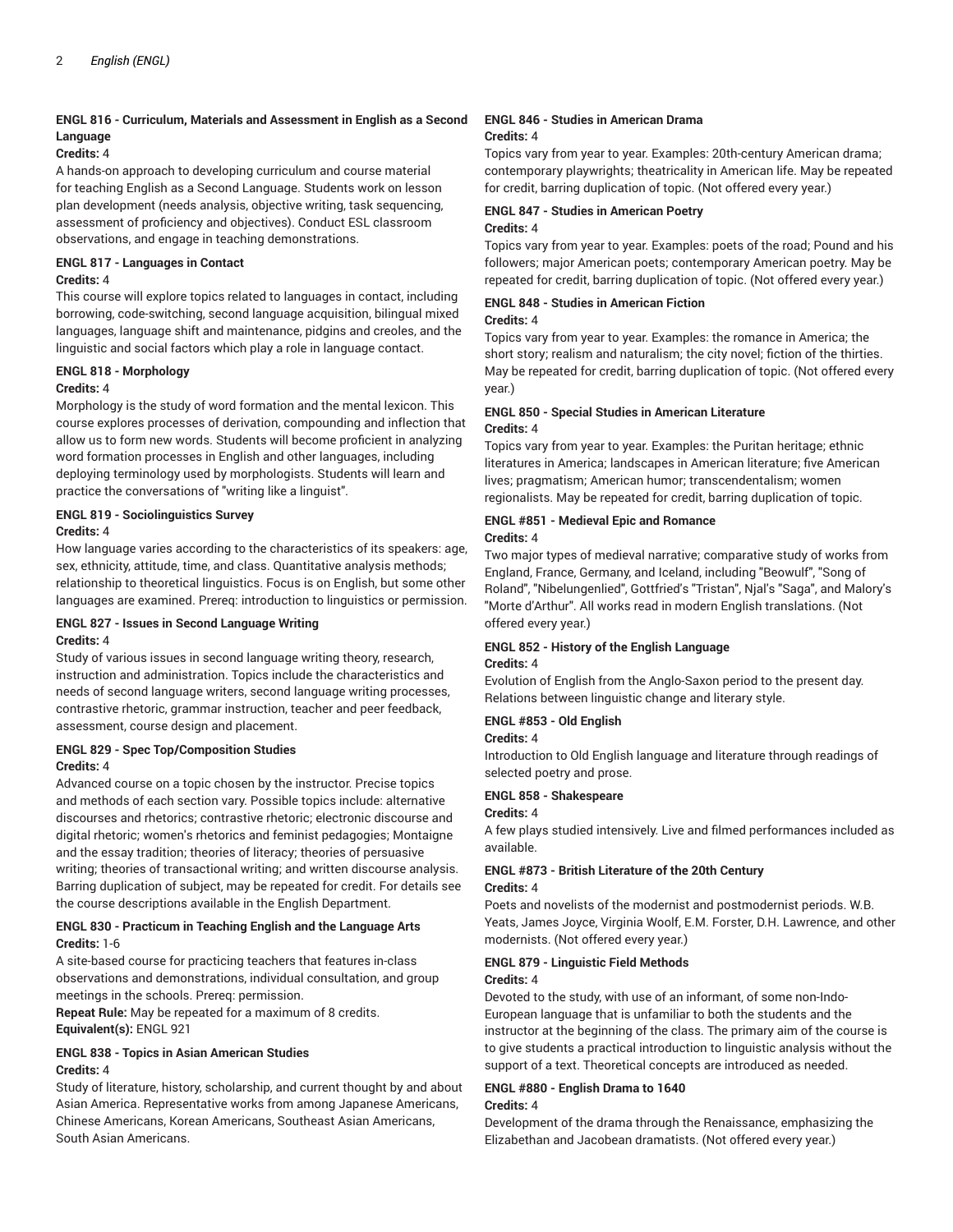## **ENGL #881 - English Drama from 1660 to 1800 Credits:** 4

Study of selected plays, their performance and their publication. Works by such figures as William Wycherley, Thomas Otway, Mary Pix, George Lillo, Susanna Centlivre, Richard Sheridan, and Elizabeth Inchbald. Special attention to the new prominence of women in the drama of this period, changes in theater architecture, forms of non-dramatic spectacle, and the political and social significance of drama. (Not offered every year.)

## **ENGL #883 - English Novel of the 18th Century Credits:** 4

Study of the rise and development of the novel in the eighteenth century. Works by such figures as Daniel Defoe, Eliza Haywood, Samuel Richardson, Henry Fielding, Charlotte Lennox, Laurence Sterne, Frances Burney, and Jane Austen. Focus on writers who published their work in England but with examples from the colonial world and the continent (in translation) when appropriate. (Not offered every year.)

## **ENGL 885 - Major Women Writers Credits:** 4

Intensive study of one or more women writers. Selections vary from year to year. May be repeated for credit, barring duplication of topic.

## **ENGL 889 - Special Topics in English Teaching Credits:** 4

Advanced theories and practices course on English Teaching. Topics such as A) Teaching Young Adult Literature, C) Teaching English in Diverse Contexts, D) Teaching Drama, N) Teaching Nonfiction, R) English Teachers as Researchers, and T) Alternate Literacies and Teaching Technologies. Barring duplication of subject, course may be repeated for credit. For details see course descriptions available in the English department.

**Repeat Rule:** May be repeated for a maximum of 8 credits.

#### **ENGL 890 - Special Topics in Linguistics Credits:** 4

An advanced course on a topic to be chosen by the instructor. Inquire at the English department office for a full course description each time the course is offered. Topics such as word formation, dialectology, linguistic theory and language acquisition, language and culture, cross-disciplinary studies relating to linguistics. Barring duplication of subject, may be repeated for credit. (Not offered every year.)

# **ENGL 891 - English Grammar**

## **Credits:** 4

An introduction to the terminology and major concepts in English grammar. Covers descriptive vs. prescriptive grammar, parts of speech, phrase structure, clause types, and basic sentence patterns. Useful for pre-service teachers seeking to acquire the background knowledge needed to make informed decisions about the teaching of English grammar.

#### **ENGL 892 - Teaching Literature and Literacy Credits:** 4

This course introduces theories and practices of teaching literature and literacy, including teaching reading and writing as well as teaching literary analysis at the secondary level. Students also learn to plan lessons, choose texts, and create learning activities for speaking, listening, and viewing in grade five through twelve. The course is designed for students who are interested in teaching as a possible career.

## **ENGL 893 - Phonetics and Phonology Credits:** 4

The sounds and sound systems of English in the context of linguistic theory: comparisons of English to other languages. Prereq: a basic linguistic course or permission. (Not offered every year.)

#### **ENGL 894 - Syntax Credits:** 4

The relationship of grammar and meaning as viewed from the standpoint of modern linguistic theory. Emphasis on the syntax and semantics of English, with special attention to the construction of arguments for or against particular analyses. (Also offered as ENGL/LING 794). Prereq: a basic linguistic course or permission of the instructor.

#### **ENGL 896 - The Internship Experience Credits:** 4

Students work with their peers to establish a personal definition of professionalism in their respective fields; they will read, critically analyze, and discuss articles covering a wide variety of topics, including writing at work, intended audiences, navigating a difficult work environment or situation, and strategies for professional development. Class sessions in a discussion format, intended to be flexible and to directly support the changing needs of writing in the workplace. Students, along with their supervisors, will create their own learning objectives and evaluation tools. Students will write about their experiences at the end of term. Prereqs: ENGL 419 an ENGL 502 or ENGL 60. Minimum GPA 3.0 required for registration. FR/SO status students excluded. Not open to ENGL/ Journalism or ENGL Teaching majors.

**Repeat Rule:** May be repeated for a maximum of 8 credits.

## **ENGL 897 - Special Studies in Literature**

## **Credits:** 4

A) Old English Literature; B) Medieval Literature; C) 16th Century; D) 17th Century; E) 18th Century; F) English Romantic Period; G) Victorian Period; H) 20th Century; I) Drama; J) Novel; K) Poetry; L) Nonfiction; M) American Literature; N) A Literary Problem; O) Literature of the Renaissance. The precise topics and methods of each section vary. Barring duplication of subject, may be repeated for credit. For details, see the course descriptions available in the English department.

## **ENGL 898 - Special Studies in Creative Writing Credits:** 4

Courses offered under this number focus on topics within creative writing, such as poetic influences, the short story form, and writing the novel. The precise topics and methods of each section vary. Barring duplication of subject, course may be repeated for credit. For details, see the course descriptions available in the English Department. **Repeat Rule:** May be repeated for a maximum of 12 credits.

#### **ENGL 899 - Master of Fine Arts in Writing Thesis Credits:** 1-8

Eight credits required, that can be taken in any combination during the student's academic coursework. IA (Continuous grading). Cr/F. **Repeat Rule:** May be repeated for a maximum of 8 credits.

## **ENGL 901 - Advanced Writing of Fiction Credits:** 4

Workshop discussion of advanced writing problems and readings of students' fiction. Individual conferences with instructor. Prereq: writing fiction or equivalent. Written permission of the instructor required for registration. May be repeated for credit with the approval of the department chairperson.

## **ENGL 902 - Master Fiction Workshop Credits:** 4

A fiction workshop for third-year M.F.A. students to refine the drafts of their book-length M.F.A. thesis. Completion drafts will be workshopped and revised. Various directed readings. Special fee.

**Repeat Rule:** May be repeated for a maximum of 8 credits.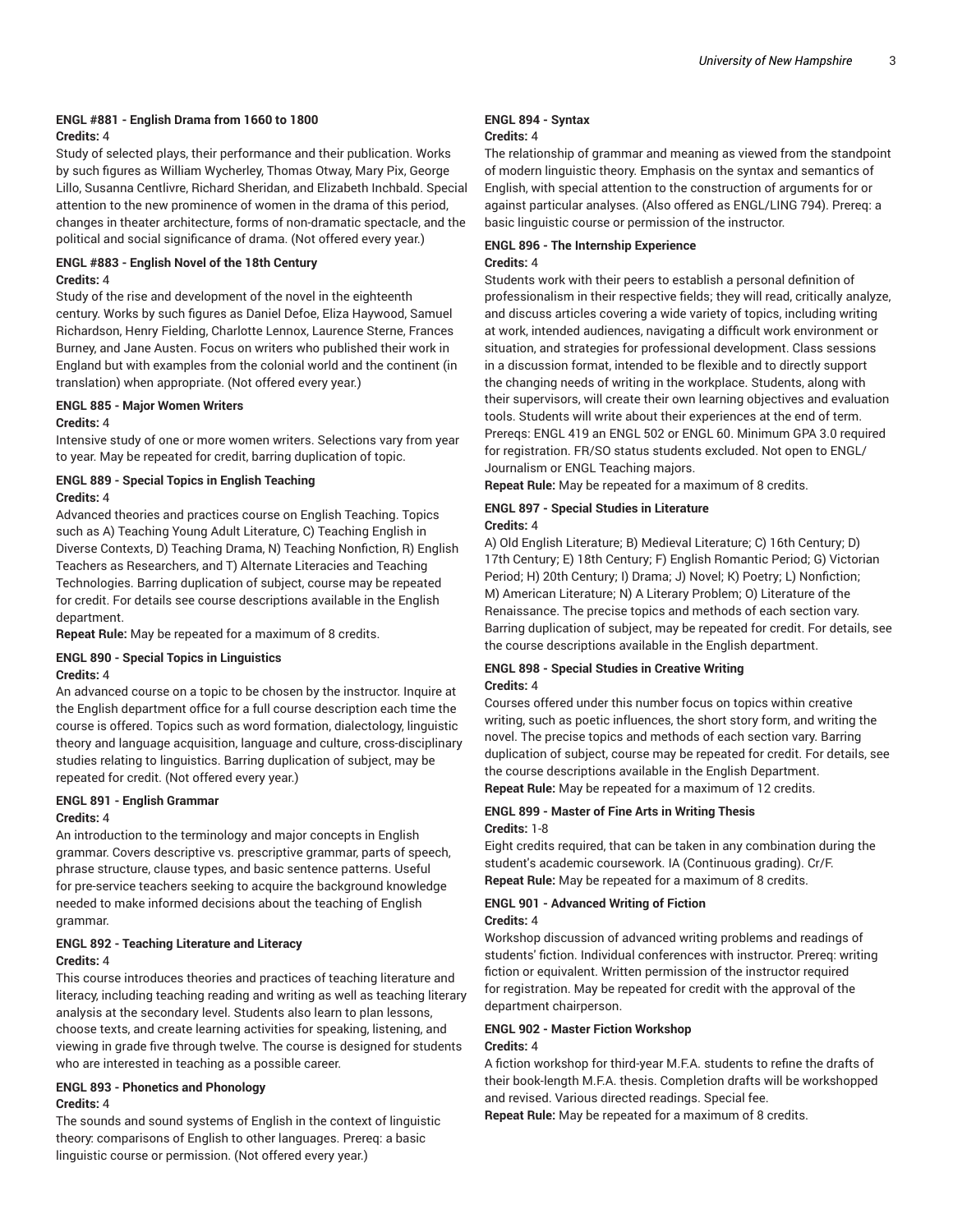## **ENGL #903 - Advanced Memoir Writing**

## **Credits:** 4

Workshop of essays/chapters in memoir, and discussion of current models of the form. Individual conferences with instructor. Written permission of instructor required for registration. May be repeated for credit with the approval of the department chairperson. **Repeat Rule:** May be repeated up to 5 times.

## **ENGL 910 - Practicum in Teaching College Composition Credits:** 6

Seminar focuses on composition practical and theoretical issues of significance to the teaching writing to first-year students. A mentorship component creates opportunities for close supervision and support by experienced teachers in the writing program. Open only to teachers in the First-year Writing program.

## **ENGL 911 - Writing for Teachers**

#### **Credits:** 4

Opportunity for teachers of composition to work intensively on their writing, to read as writers, and to discover the principles appropriate to the writing genre they are teaching. Because of its special focus, this course may not be applied to the M.A. in English/writing option. Topics may vary.

## **ENGL 912 - Historical and Theoretical Studies in Rhetoric Credits:** 4

The rhetorical tradition in Western culture, with a special focus on three critical periods: the classical period (Aristotle, Cicero, Quintillian), the eighteenth century (Blair and Campbell), and the modern era (Burke, Booth, Perelman, Ong, Weaver).

## **ENGL 913 - Theory and Practice of Composition Credits:** 4

Examination of major theoretical and pedagogical works in the field of composition. To include works on the writing process, writing development, response to writing, and other topics.

#### **ENGL 914 - Special Topics in Composition and Rhetoric Credits:** 4

Topics chosen by instructor may include: A) Political, Philosophical, and Ethical Issues in Composition; B) Gender and Writing; C) Cognition and Composition; and D) Ethnographics of Literacy. May be repeated for credit, barring duplication of topic.

# **ENGL 916 - History of Composition**

## **Credits:** 4

Composition teaching and theory in American colleges and academics from the 18th century to the present.

#### **ENGL 918 - Research Methods in Composition Credits:** 4

Overview of major research approaches including historical, case study, ethnographic, and textual; special emphasis on research design.

# **ENGL #919 - Teaching the Writing Process**

## **Credits:** 1-6

Focus both on the writing of the participants and on the teaching of writing in grades K-12. Special attention is given to strategies for prewriting, revision, evaluation, and conducting writing conferences. May be repeated to a maximum of 8 credits.

**Repeat Rule:** May be repeated for a maximum of 8 credits.

#### **ENGL 920 - Issues in Teaching English and the Language Arts Credits:** 1-6

Special topics in the teaching of English and the language arts. Inquire at the English department to see what topics in the teaching of reading, writing, literature, or language arts may be scheduled. Open only to graduate students with a professional interest in teaching or to practicing teachers. 1-6 credits depending on the specific course.

## **ENGL 921 - Practicum in Teaching English and the Language Arts Credits:** 1-6

A site-based course for practicing teachers that features in-class observations and demonstrations, individual consultation, and group meetings in the schools. Prereq: permission.

## **Repeat Rule:** May be repeated for a maximum of 8 credits.

#### **ENGL 922 - Advanced Topics in Literacy Instruction Credits:** 1-6

Specialized study of literacy topics that may include: A) Nature Journaling; B) Gender and Literacy; C) Digital Storytelling; D) Multigenre Writing; E) Assessment; F) Capstone Project; and G) Literacy Problem.

#### **ENGL 923 - Advanced Essay Writing Credits:** 4

Writing and reading course in which students are encouraged to experiment with a variety of styles and forms. Discusses outside reading by focusing on techniques that the student might want to apply to his or her own material. Prereq: permission.

## **ENGL 924 - Professional Preparation**

## **Credits:** 2

This 2-credit course, offered in alternate years, is designed primarily to help doctoral students prepare to enter the profession. It takes up such topics as writing a resume or curriculum vitae, presenting a conference paper, submitting an article, applying for a job, and interviewing. Cr/F.

## **ENGL 925 - Graduate Study of Literature Credits:** 4

Techniques, resources, and purposes of literary study: close reading; practical criticism; critical theories and their values; pertinence of intellectual and historical backgrounds. Approaches applied to a specific area of literary study, which varies from year to year.

# **ENGL 926 - Seminar: Literary Theory**

#### **Credits:** 4

Major questions and topics in the current theories about literature and contexts. What is literature? What method might one use to analyze literary texts? What role might cultural and social conditions play in our understanding of literature? How have traditional answers to these and other questions about literature been contested? May be repeated.

## **ENGL 927 - Seminar: Feminist Criticism Theory and Practice Credits:** 4

May be repeated.

**ENGL 932 - Seminar: Folklore and Folklife Credits:** 4 May be repeated.

**ENGL 935 - Seminar: Studies in American Literature Credits:** 4 May be repeated.

**ENGL 936 - Seminar: Literature of Early America Credits:** 4 May be repeated.